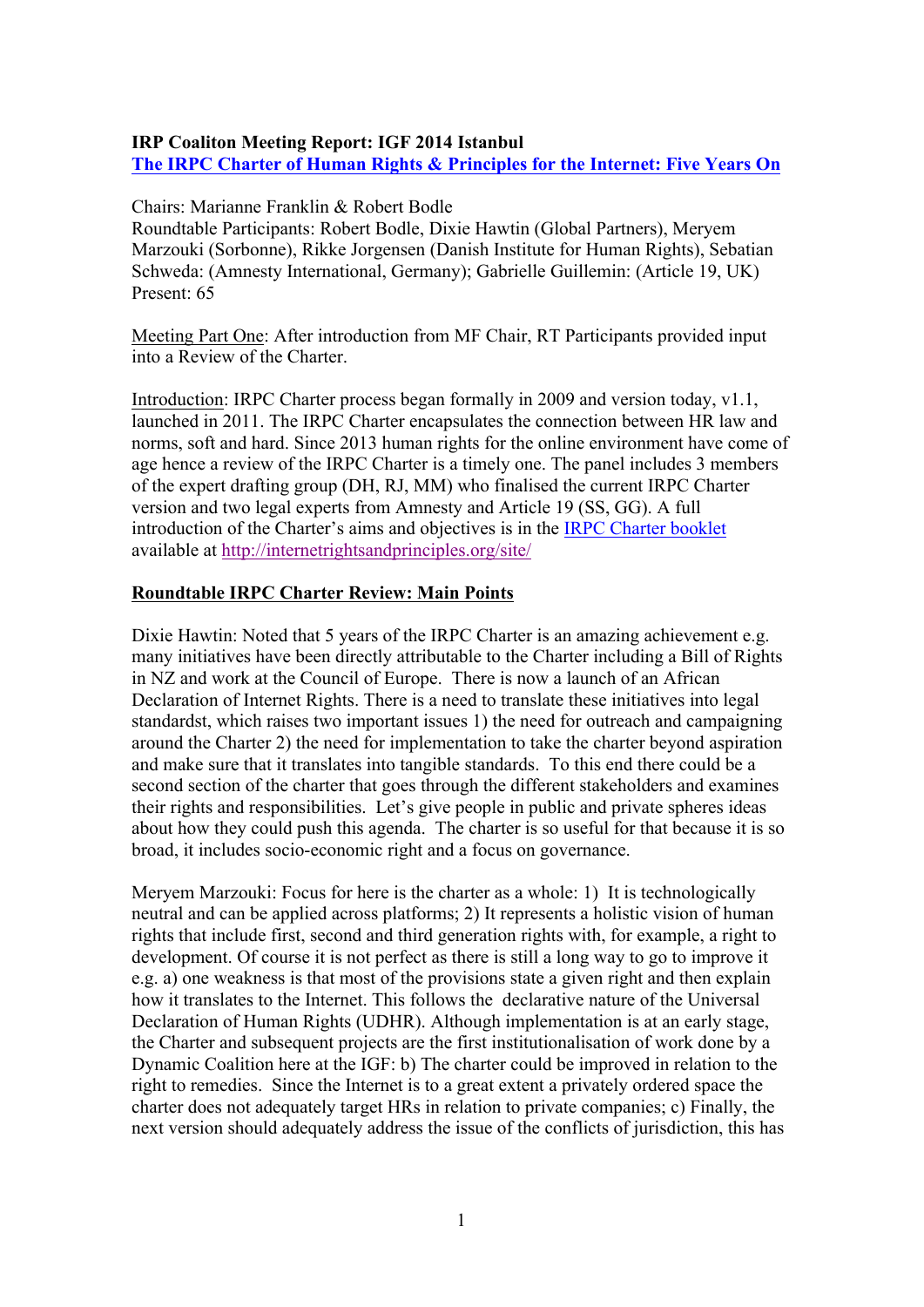been an issue for many years. There are conflicts of jurisdiction in many areas of internet governance and this is a key issue to address.

Rikke Joergensen (RJ). The  $3<sup>rd</sup>$  member of the drafting group to speak notes that when this work was initiated 5 years ago the issue was translating existing rights to an online context. Since then a lot has happened e.g. several resolutions of the UN General Assembly and a report on the UN High Commission on HRs on Privacy and Surveillance in the Digital Age. Reflecting on WS 83, she notes that emerging implementation of the Charter has inspired her to think that the way to move forward is the translation of these standards at the national level because people are struggling with how to use the guide in a national context so outcomes from WS83 need to be made more visible and accessible i.e. make these struggles at national level more prominent.

Another important point is access to an effective remedy. One of the things discussed in the Council of Europe work on the Guide was this issue, and so far this has not figured very prominently in the IRPC Charter work. It is to her mind the most important thing to take forward i.e. it is so difficult to enforce your rights in relation to the State and, in turn, the private sphere. Third, to this is the role of business in the private sphere. We need to examine how far we can take the State's responsibility to protect human rights into the sphere of private companies. Final point: surveillance is a key issue in this area (MF noted that the charter does address this, however cursorily).

Sebastian Schweda, Amnesty International: Focus (1) is on IRPC Charter Art 21(b): limitations on rights in the Charter, as it concerns all rights in the IPRC Charter. Focus (2) on Articles 8 and 9 i.e. privacy and data protection. When it comes to Article 8 there is a specific clause when it comes to surveillance clause (f): the right to be free from arbitrary surveillance. There is also a right to protection of personal data in Article 9 and the need for informed consent under subsection (b). Clause (c) relates to data processors and the storage of data. We in this way have a set of rights which are similar to that of Article 8 of the ECHR.

Article 3 is a right of its own, the right to security. This is where conflicts could arise. There is a need to balance privacy and the right to security and there are some refinements that could be made to the charter. We could look at the international principles and the application of human rights to communication surveillance to determine particular safeguards and principles, e.g. in terms of a right to data protection. There is probably a need to more clearly define the exceptions and what could be a legitimate aim in this regard. Conditions such as necessity and proportionality need to be clarified with further definitions of these terms along with terms such as national security. This should be recognised as a sensitive issue. Last point: he recommends moves to make the IRPC Charter binding so that stakeholders should not have leeway to decide how far their rights and duties go.

Gabrielle Guillemin, Article 19: She underscored the views expressed by previous commentators, in particular, in relation to the Charter's role as soft law and the need for implementation as the Charter is a great endeavour. She agrees with the need to clarify key terms as SS stated and where she includes the need to address intermediary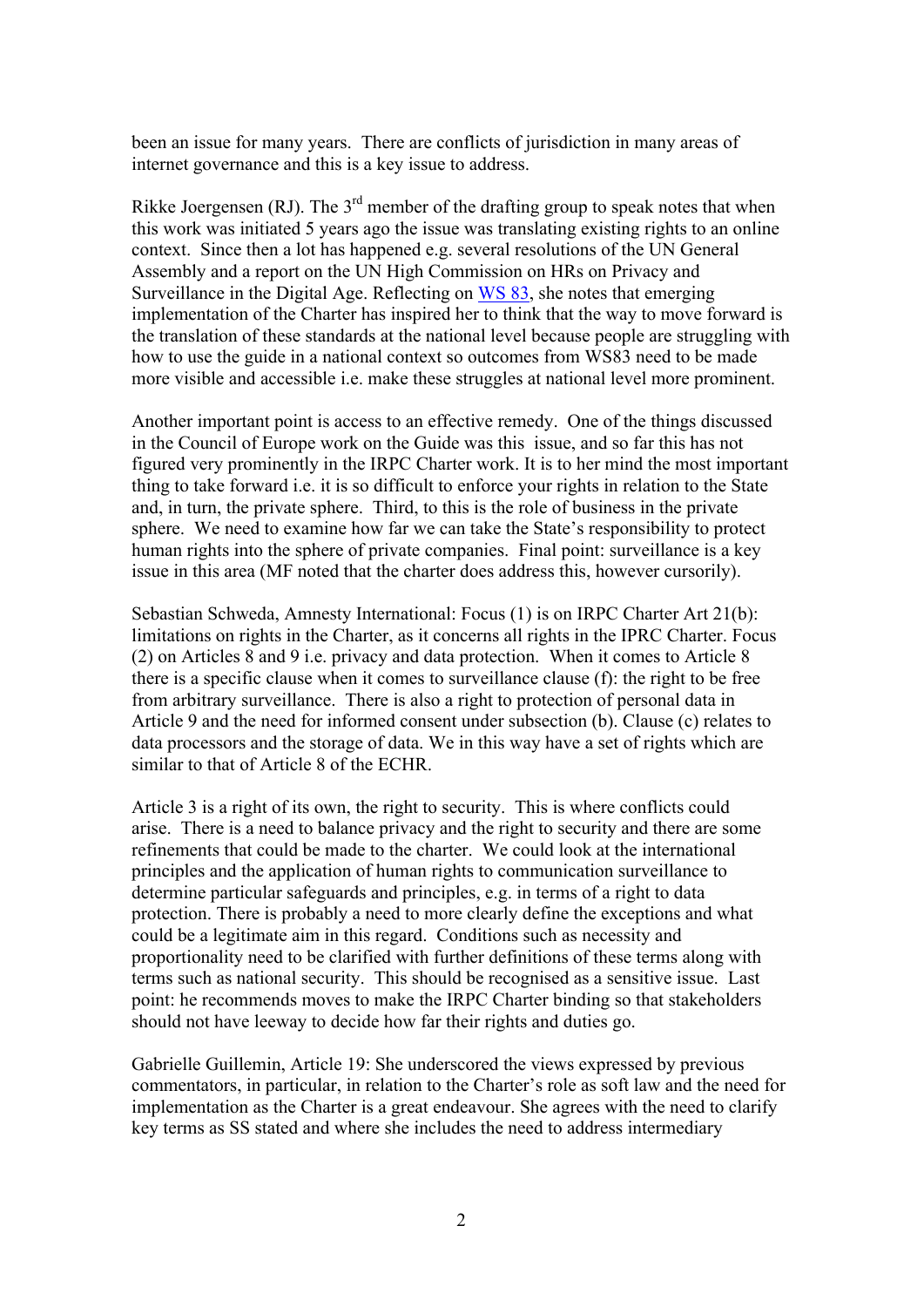liabilities. These can be drawn into the forthcoming initiatives on its practical implementation.

Another point for critique is that the charter language should reflect that of international legal documents and there should be more internal clarity. For example, looking at section 5 (freedom of expression) we need to note that the term is actually contested and there is no international consensus particularly with respect to the subsection on censorship i.e. freedom of expression is not an absolute right and can be limited. But in this section we see language that is not entirely clear eg the reference to measures that are designed to intimidate Internet users, e.g. cyber bullying which is a practice that in many countries is not a tangible offense. Another example is the reference to blocking and filtering. Here GG takes exception to how blocking is articulated here e.g. instruments such as the declaration of suppression of the Internet by special mandate does not mean that filtering should not be permissible. It could be perhaps used if a court orders it in relation to, for example, child pornography.

A third point is the section on freedom of assembly online; what happens here if a group in question is a terrorist or criminal groups, how do we find a balance in other words? In short, the term provided by law is needed to clarify the sections relating to the need for the pursuit of a proportionate aim.

Robert Bodle (RB) speaking as current co-Chair: Expressed his gratitude for the contributions made. His main interest is Art 8 clause ( e ) – anonymity and the use of encryption and points about the Charter being technologically neutral i.e. reasons for being careful on naming particular technologies that can become obsolete e.g. mention of tools like digital signatures, usernames, pin and Tan codes. Should we keep that or look to reform: MF notes this issues of how to encapsulate technological developments without them becoming technologically obsolete e.g. Casper Bowden has commented on the status of the Charter's technological neutrality.

Comment from the floor: Ronnie Coven, acting director of the World Press Freedom Committee; notes that the Charter has the virtue of existing as a text (as opposed to Magna Carta). Some issues 1) freedom from hate speech – this is culturally and legally relative, the US would take a different approach to some EU countries. 2) Privacy: is it or should it be a right? If it is a right it is a perverse one, it has been used to stifle journalistic, legitimate news reporting. The right to privacy is not historical or traditionally, it was invented by a US legal philosopher. I also agree with some of the earlier commentators.

Comment from the floor: David Hughes Recording Industry: We have had this challenge in so many drafting sessions of the past couple of decades. The challenge is to avoid reference to any specific technology. Draft very carefully, every time we reference any specific technology we regret it.

Charles Neville: Seconds exactly what David states. Every time you put in an example people take this as an exhaustive list. In relation to remedies, there is a need to understand exactly what type of remedies relate to you. There is an idea in my head that there is a need to know exactly how these laws are applicable to me.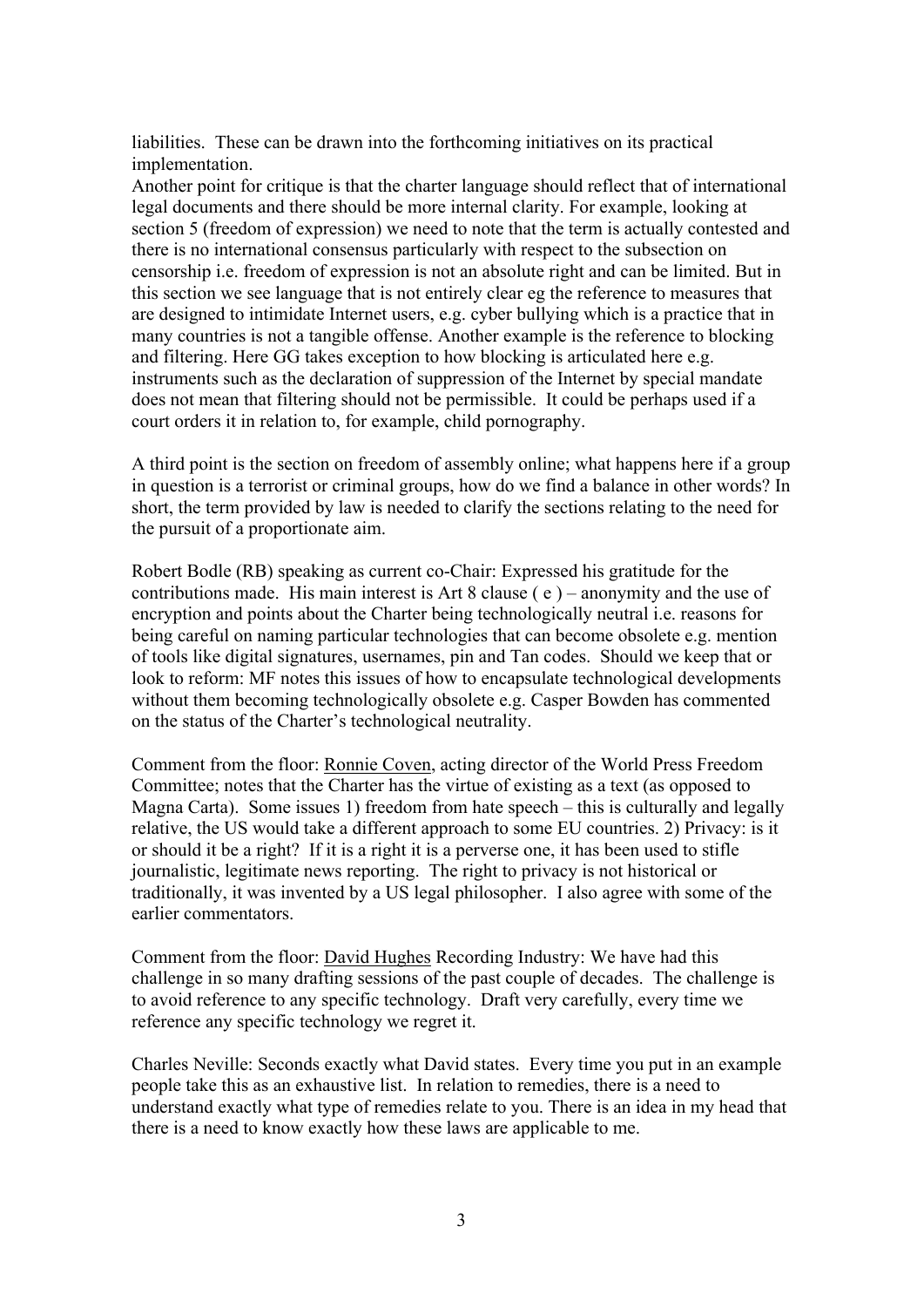Summing up the RT, MF thanked all of the panellists and moved into the IRPC Meeting. A full report of the year's activities and output will be available online separately; an oral overview included noting that over the last 5 years;

- the IRPC's main output has been the Charter and since 2013, the IRPC Charter Booklet which has been translated and distributed in 5 other languages with more underway. The Charter Booklet as a compact resource and access to the full Charter in printed form has been an enormously helpful output as many people want something to hold on to. Digital is good but printed is also good, indeed indispensable in many situations at the national and local levels. .
- The IRP coalition has been working with other coalitions and organizations to bring the Charter to new audiences e.g. it has entered the political process in New Zealand, been formative in Marco Civil process and legislation passed in Brazil (as noted in WS83). The HIVOS IGMENA project has built on the main Charter material and translated it into graphic designs for Arabic speakers. The IRPC has also been acknowledged for the Charter's contribution to the NetMundial outcomes (e.g. Helga Mieling, Carlos Affonso in WS83). We have almost reached 1000 Twitter followers and have excellent, productive tweets and conversations online.

## Meeting Part 2: IRPC AGM

Business: Election of new officers: MF reminds meeting that there is a rolling cochairship of a staggered two-year tenure; MF's two years are up. RB tenure is until 2015 so position for incoming co-Chair (2014-2016) open for nominations. One candidate currently. MF & RB with Steering Committee are organizing transition process for 1) co-Chair and 2) a steering committee member to replace Dixie Hawtin who is standing down. More information available for IRPC Mailing list members in the near future.

RB (co-Chair) sums up by thanking all steering committee members and underscoring that there is still a lot of work to do. It is an exciting time to join the Coalition and move things forward. He also extended thanks to Pirate Party Movement of Turkey and key individuals who are holding an important workshop for Turkish delegages tomorrow, WS225, at 9am on online freedoms.

Looking forward, implementation is crucial alongside building resources such as an index of supporting material for activists, this will be multimedia. We will also start to monitor the impact of the Charter.

#### Any Other Business:

1) MF: there is a letter circulated by Best Bits on the position of the Dynamic Coalition. MF would like to take comments on whether there should be a move to support and renew the IGF as a space for multiple stakeholders to come together: Pranesh Prakash (CIS, India) from the floor: what does renewal actually mean. Is this a question in relation to the timeframe? Would definitely support strengthening.

2) Comment from audience: would like to clarify how to join the coalition. MF: Email: info@irpcharter.org and join the listserv.